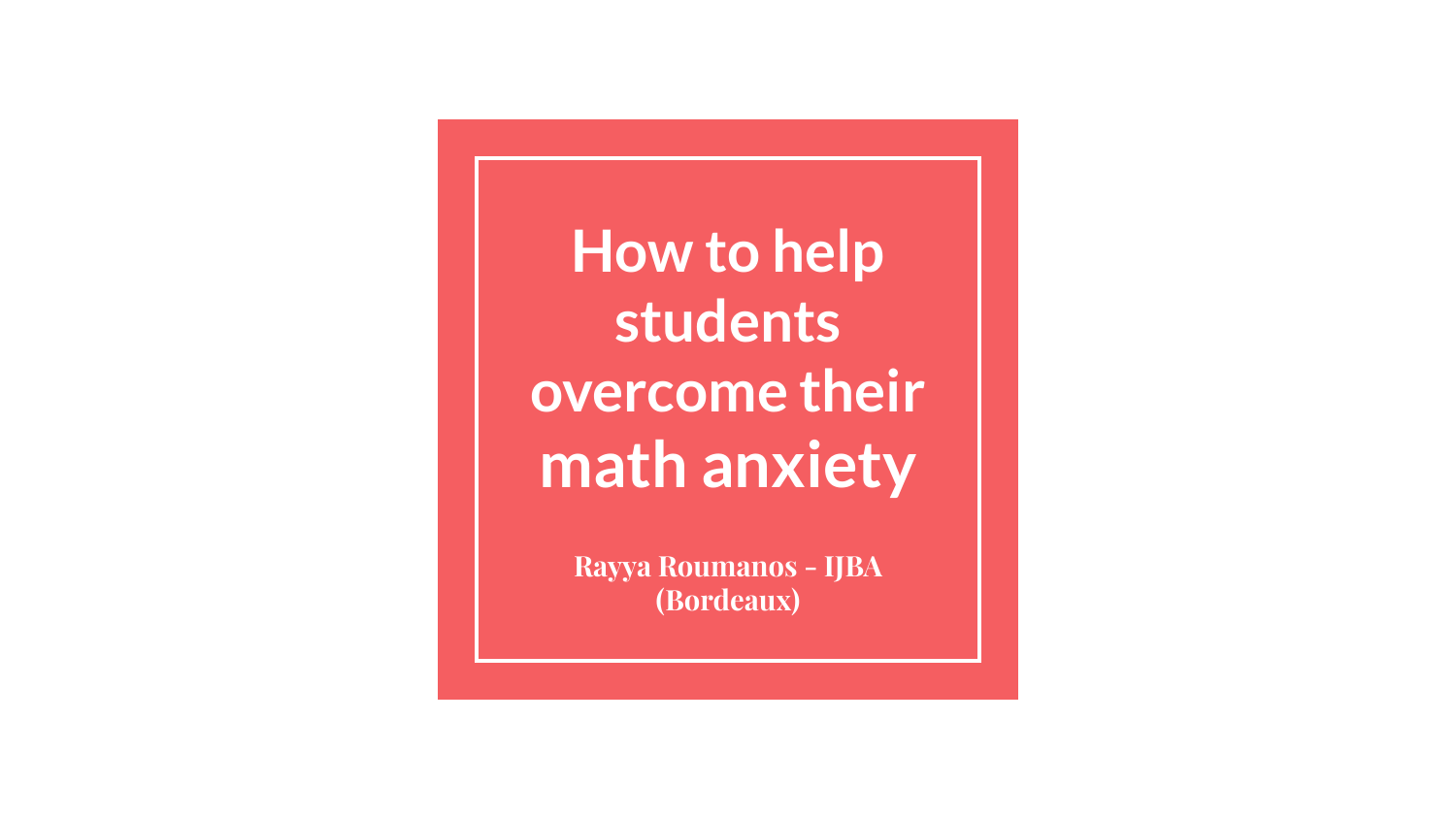**For (data) journalists numeracy is fondamental.** 

## **However students lack confidence in their ability to :**

- Understand numbers
- Solve mathematical problems
- Deal with equations
- Work with spreadsheets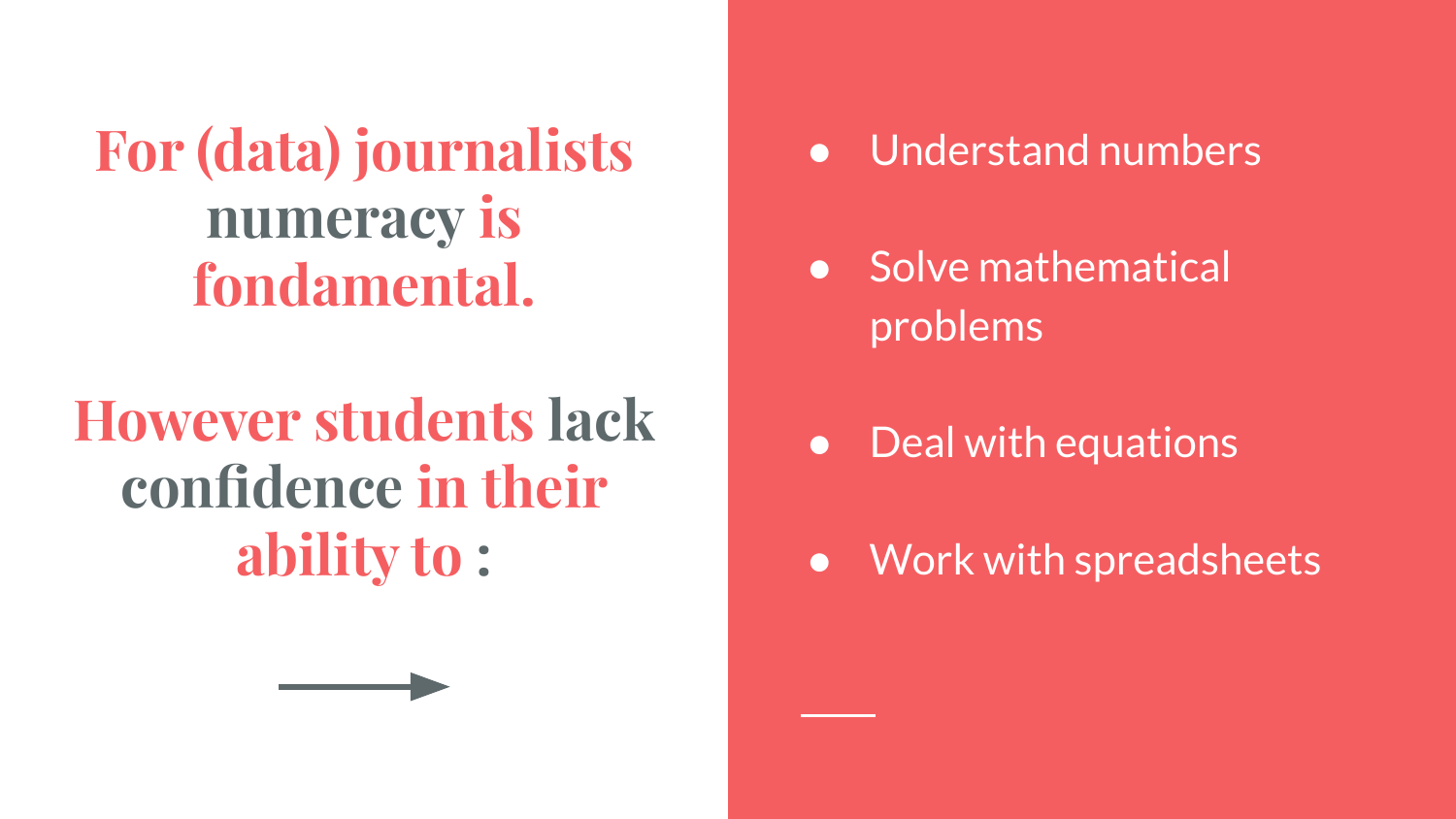**Math anxiety ranges from moderate to extreme.**

## **And has unfortunate consequences :**

● Students refusing to engage in (school) data journalism projects

● Students refusing to consider data journalism as a professional option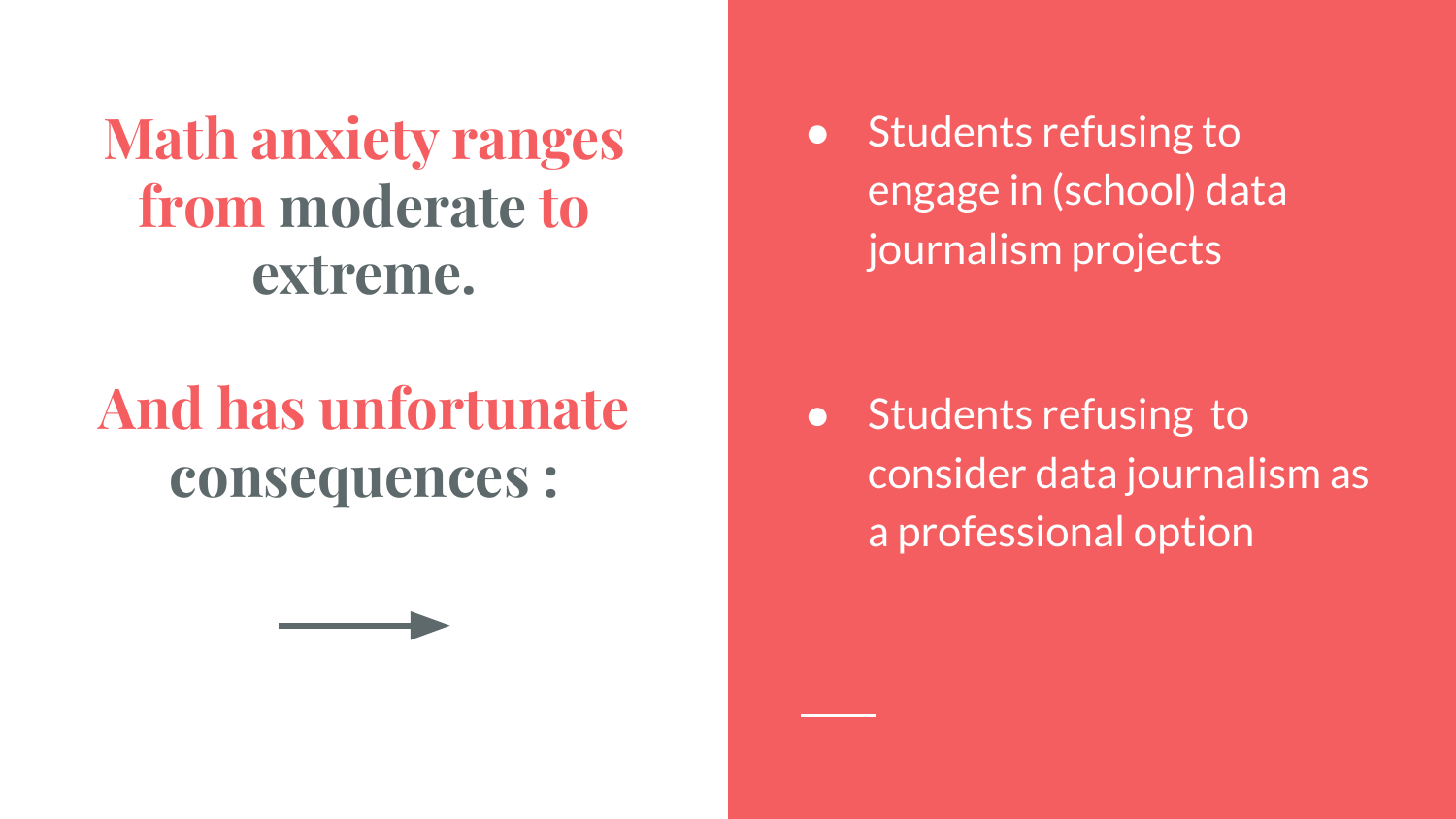## **It's important to reverse this misconception.**

- Numbers are an important source of information
- Sometime they are the story
- Data journalism is first and foremost about journalism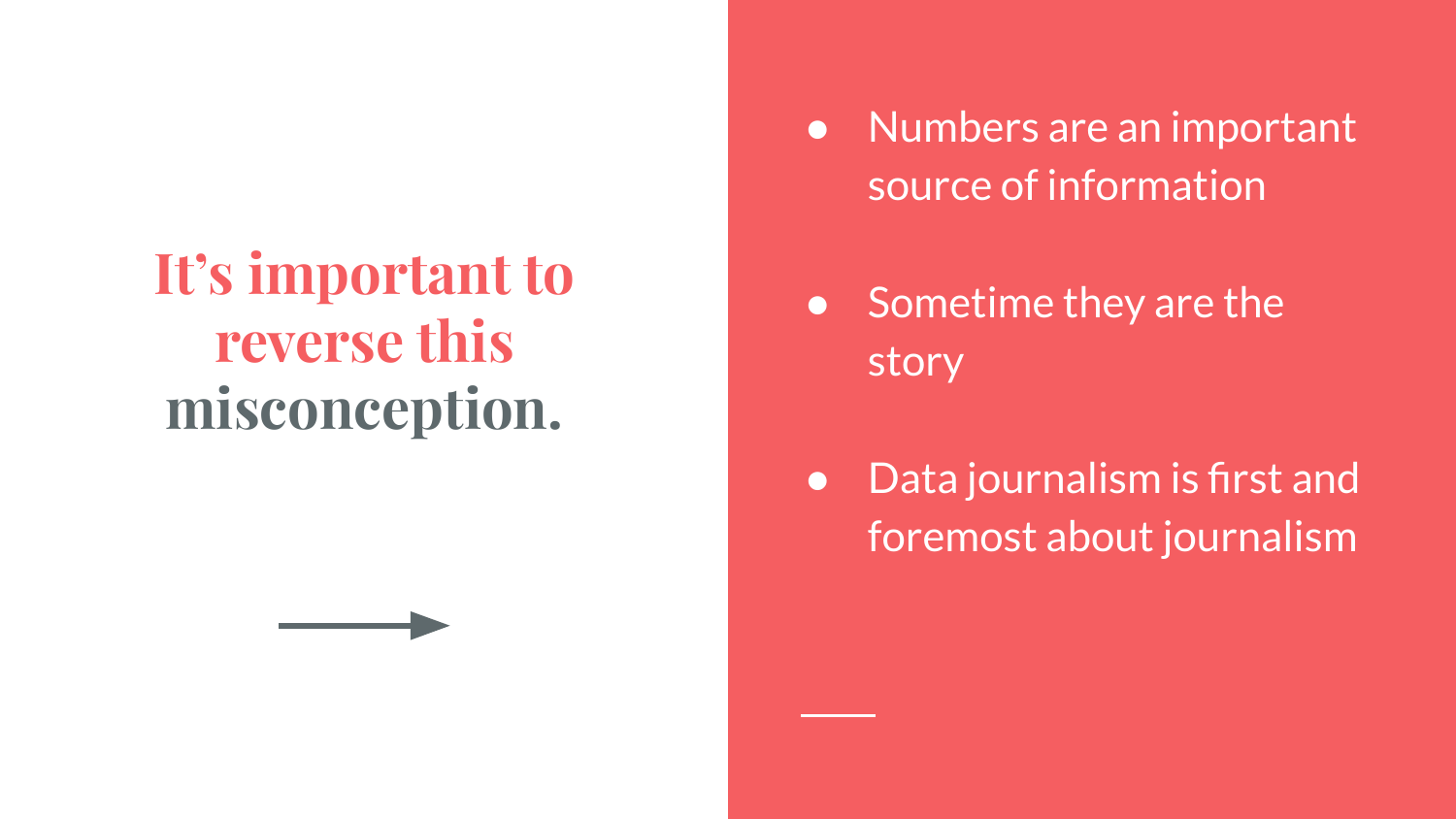## **IJBA'S data journalism Lab**

- $\rightarrow$  IJBA is a public school that delivers a Masters degree in journalism
- $\rightarrow$  It has theoretical and practical courses
- $\rightarrow$  Data journalism courses are mandatory
- $\rightarrow$  They are addressed to 1st year masters students
- The Data Journalism Lab is divided into two parts:
	- 1. The data pipeline (30 hours spread over a period of 3 months)
	- 2. The project (a weeklong session to create 6 data journalism investigative stories)

### $\rightarrow$  datajournalismelab.fr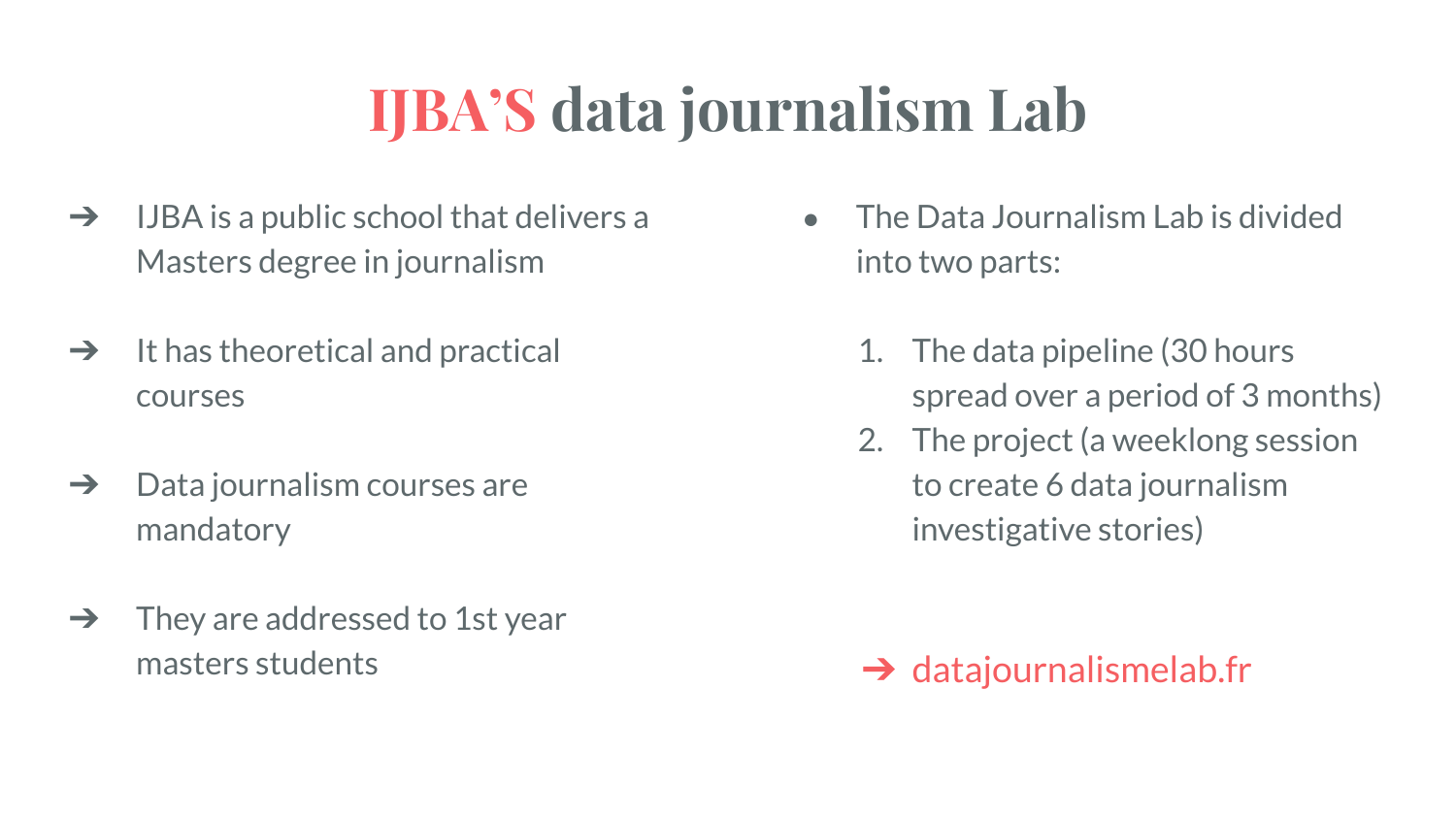

LES COULISSES L'ÉQUIPE **LES ARCHIVES** 







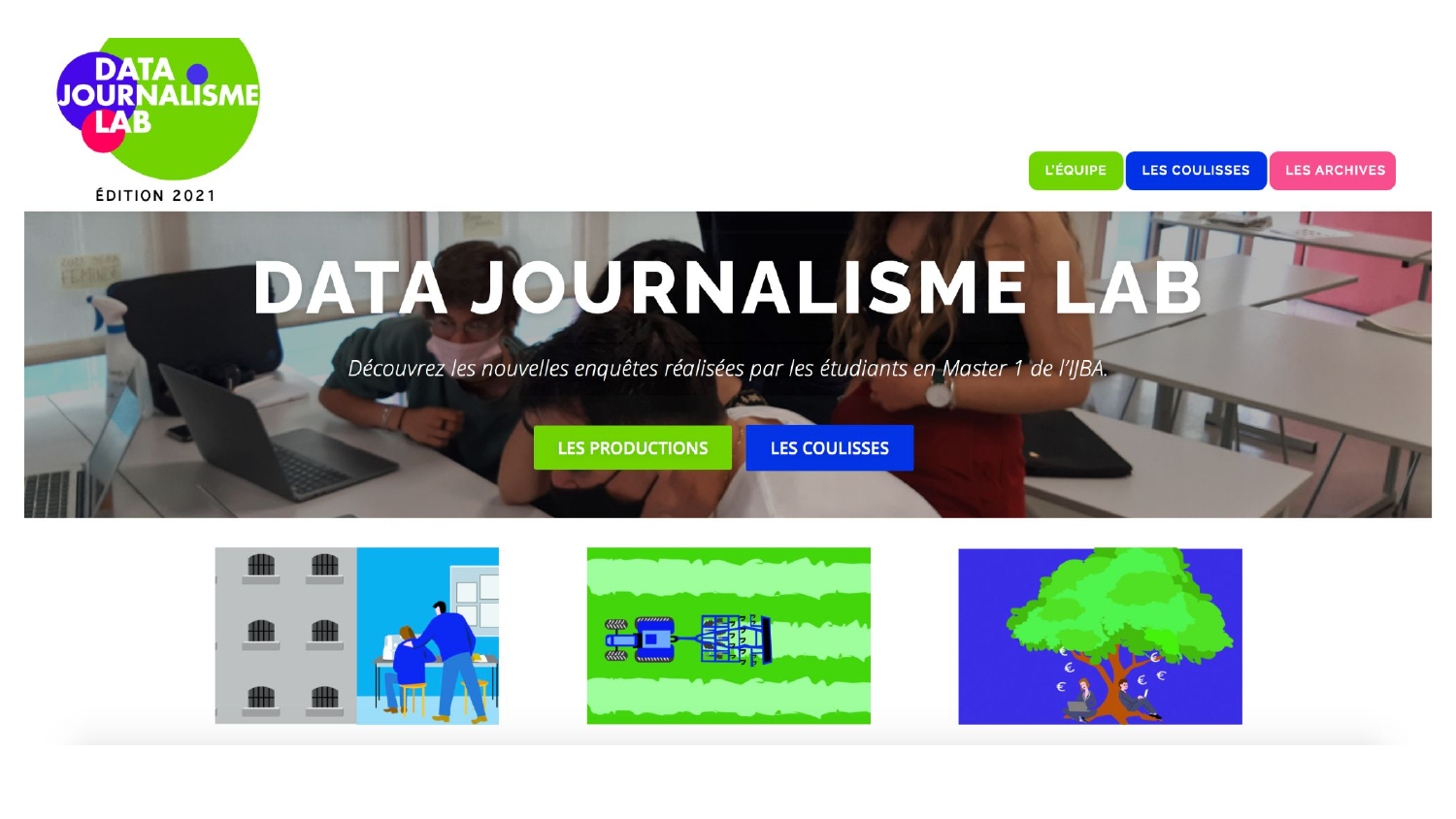#### **NOUVELLE AQUITAINE : OBSTACLES ET RETARD SUR LE CHEMIN DU BIO OBSTACLES AND DELAYS ON THE ROAD TO ORGANIC FARMING**

Part (en %) de culture en biologique au sein de la zone de captage : 4.64

7.61

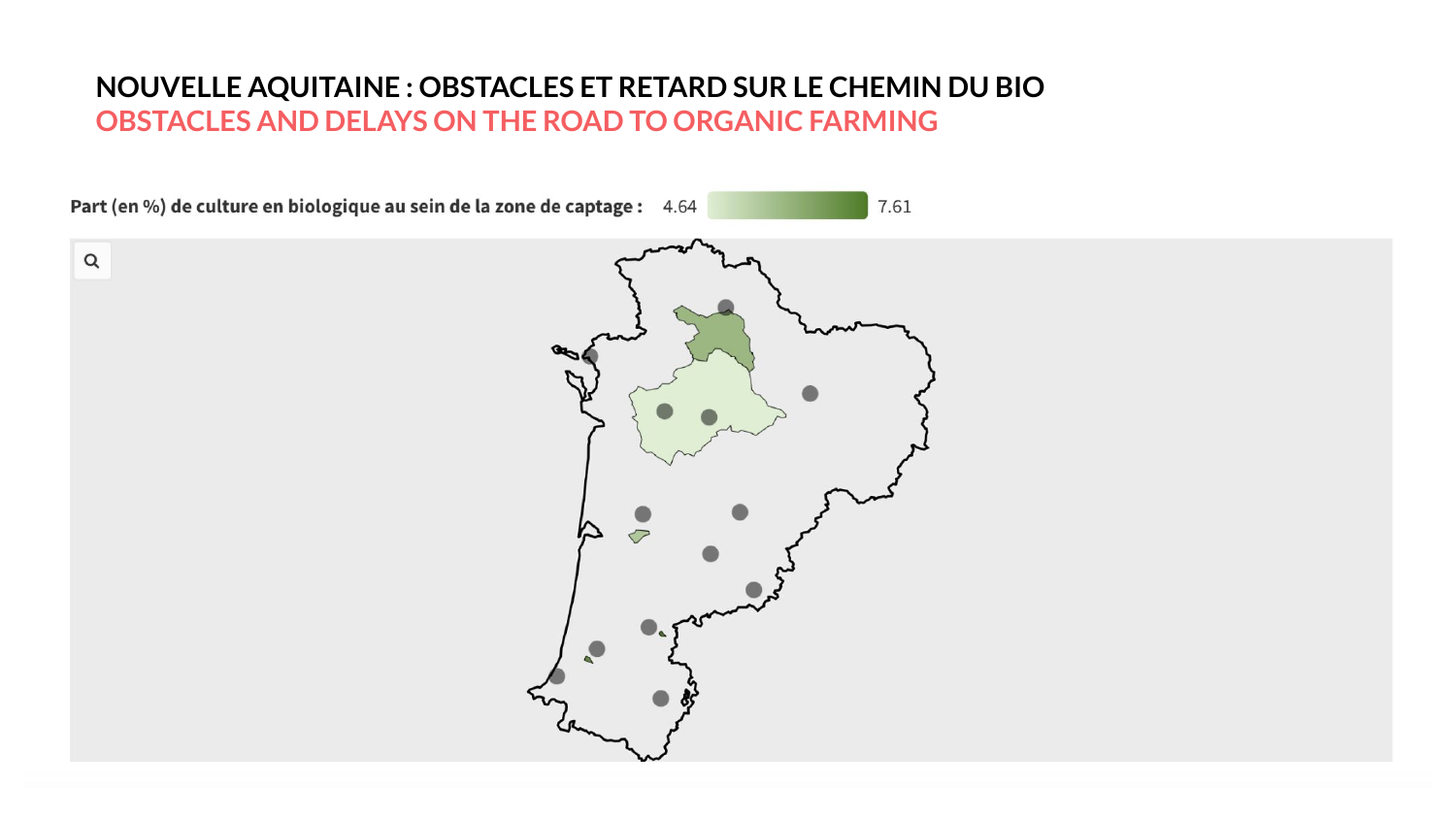#### **FORMATION DES DÉTENUS : LE PARCOURS DU PÉNITENT (LEARNING BEHIND BARS: A PATH RIDDLED WITH OBSTACLES)**

#### Des conditions de formation qui diffèrent selon les établissements **Période 2019-2021**

| Type de prison              | Lieu de détention       | <b>Effectif</b> | <b>Domaines de formation</b> | <b>Budget formation</b> $\mathbb{V}$ | <b>Heures de formation</b> |
|-----------------------------|-------------------------|-----------------|------------------------------|--------------------------------------|----------------------------|
| Centre de Détention         | Mauzac (24)             | 318             | 3                            | 1669 270€                            | 15 280                     |
| Centre de Détention         | Uzerche (19)            | 528             | 5                            | 1 274 914 €                          | 14 4 45                    |
| Centre Pénitentiaire        | Mont-de-Marsan (40)     | 648             | 4                            | 1 259 571 €                          | 13700                      |
| Centre Pénitentiaire        | Gradignan (33)          | 677             | 5                            | 1 205 478 €                          | 17 236                     |
| Centre de Détention         | Eysses (47)             | 279             | $\overline{2}$               | 885 285 €                            | 12 900                     |
| <b>Centre Pénitentiaire</b> | Vivonne ((86)           | 613             | 5                            | 681 621 €                            | 8 500                      |
| Centre de Détention         | Bedenac (17)            | 175             | 6                            | 653 940 €                            | 8 1 1 6                    |
| <b>Maison Centrale</b>      | Saint-Martin-de-Ré (17) | 315             | 5                            | 592 997€                             | 5 6 0 8                    |
| Centre de Détention         | Neuvic (24)             | 376             | 3                            | 575 322 €                            | 13780                      |
| Maison d'arrêt              | Angoulêle (16)          | 201             | 4                            | 477 060 €                            | 4825                       |
| Maison d'arrêt              | Pau (64)                | 226             | $\overline{2}$               | 475 376 €                            | 3 500                      |
| Maison d'arrêt              | Rochefort (17)          | 89              | 3                            | 406 185€                             | 4 1 4 0                    |
| Maison d'arrêt              | Limoges (87)            | 144             | $\overline{2}$               | 269 416 €                            | 2856                       |
| Maison d'arrêt              | Perigueux (24)          | 120             | $\overline{2}$               | 211 680 €                            | 2 2 4 0                    |
| Maison d'arrêt              | Bayonne (64)            | 114             |                              | 211 680 €                            | 2 2 4 0                    |
| Maison d'arrêt              | Saintes (17)            | 51              | 3                            | 143 996 €                            | 2 3 8 5                    |
| Maison d'arrêt              | Agen (47)               | 190             | 3                            | 139 410 €                            | 1800                       |

Récupérer les données · Créé avec Datawrapper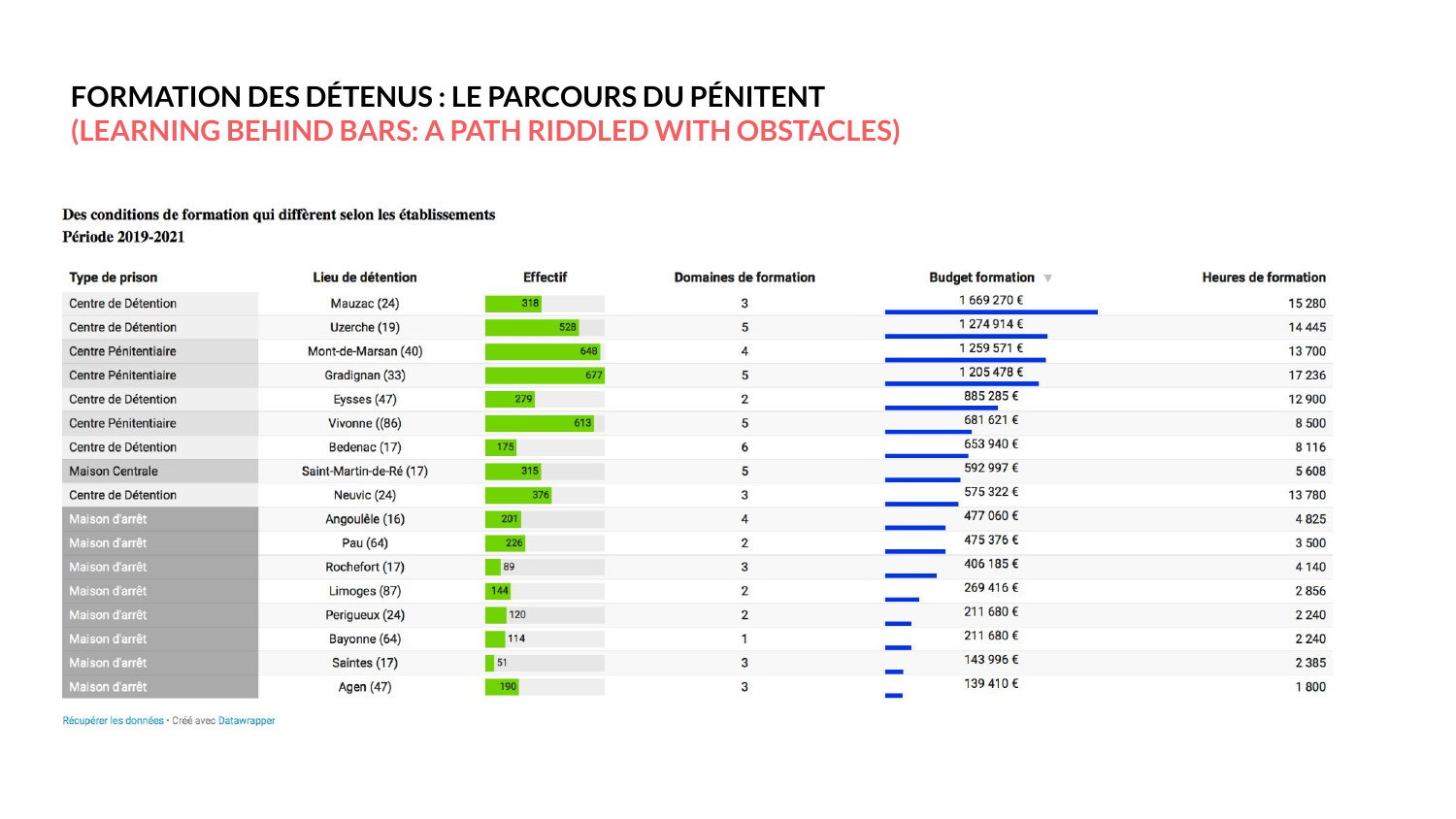# **My 7 tips**

- 1. Demonstrating the power of data journalism
- 2. Focusing on the journalistic side of data journalism
- 3. De-dramatising the process
- 4. Designing simple yet concerning exercices
- 5. Going through the entire pipeline in one day
- 6. Breaking down the pipeline to focus on specific skills
- 7. Relying on the strength of each member of the data team